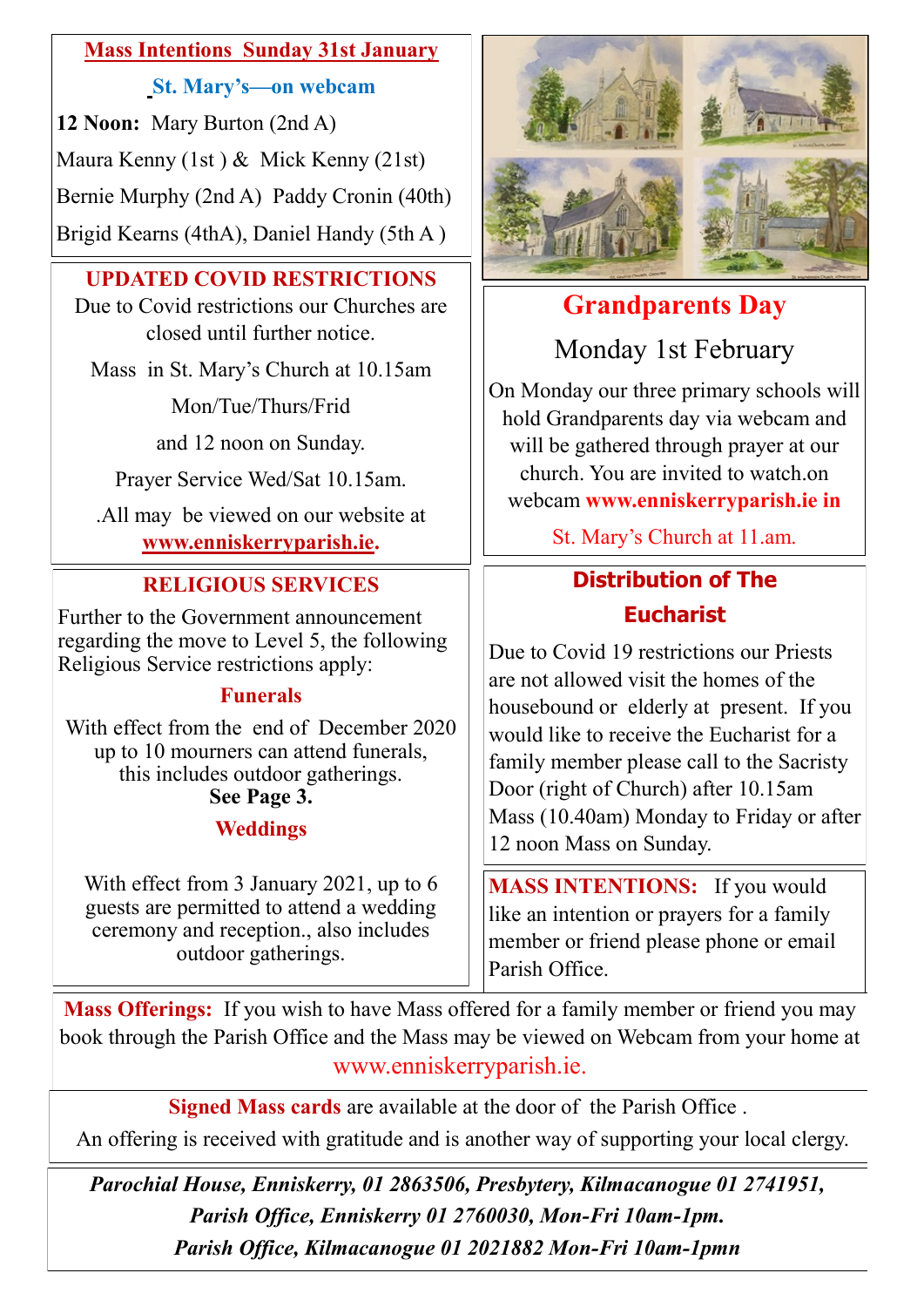

# **Accord Dublin Annual Collection will take place on the weekend of 13th & 14th**

**February**. We realise that it will be much more difficult for parishes to support us this year – although the demand for services is greater than ever.

With counselling agencies of all sorts anticipating a "tsunami of demand" and Garda sources reporting a large increase in domestic violence ("violence has gone home"), it is clear that there a great need for Accord's services in our communities.

We need your help to encourage

- those who need our services to contact us,
- those who support us to continue to do so

new donors to enable the work to continue.

Counselling continues by phone, and contact can be made via our centres or on our helpline at 01 9059555. Marriage preparation courses have continued, with smaller courses via zoom, and can be booked on our website.

To enable our services to continue to meet the demand, we need your support.

#### **Your parishioners can donate in the following ways:**

**Online** at [www.accorddublin.ie w](http://www.accorddublin.ie)here you will find a DONATE button.

**By post** to Accord Dublin, Holy Cross Diocesan Centre, Clonliffe Road, Dublin 3.

**By bank transfer** to ACCORD Dublin Catholic Marriage Care Service CLG, Bank of Ireland, 88 Lower Camden Street, Dublin 2. IBAN: IE27 BOFI 9001 1357 0742 03; BIC:BOFIIE2D.

At the end of January ACCORD Dublin will send out to parishes a pack containing information about or our Annual Collection. This includes posters, suggested Prayer of the Faithful, donation envelopes and notes should you wish to speak about Accord. More donation envelopes are available on request.

If you need any further information, please contact Linda at  $lchambers@accorddublin.ie$ 

**COVID 19 CHURCH CLOSURES**—Our Churches are closed at present as seats must be sanitised after somebody who comes for a private prayer leaves the Church and as we cannot ask that Stewards remain in the Church from 11am—4pm daily we must keep the Church Closed.

# **Contributions**

We thank all who continue to contribute and keep parish finance healthy

You can contribute by using donate button on website.

**Covid advice continues**- sanitise, social distance wear masks. We are prolife which means all lives are To be protected. To protect each other churches are closed as Covid 19 can remain on pews and shrines for a long period and daytime sanitizing of pews is not possible. Singing is not possible as aerosol transmission has a wider reach than conversation. This includes gatherings.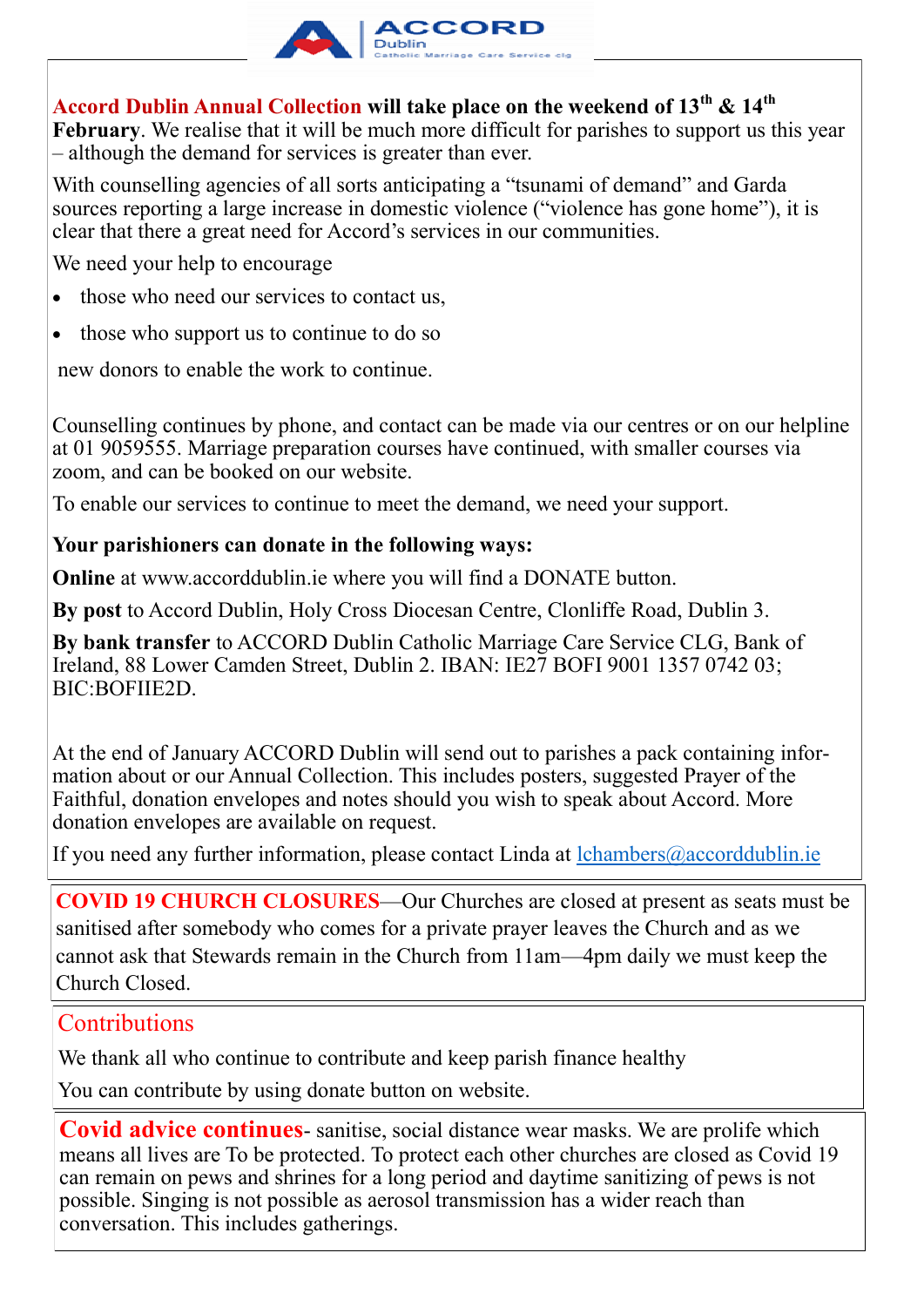# **FUNERAL ARRANGEMENTS**

At present, the following rules strictly apply to any funeral that is to take place in our Church.

**A MAXIMUM OF 10 MOURNERS ARE PERMITTED TO ATTEND THE FUNERAL EITHER INSIDE OR OUTSIDE THE CHURCH. GATHERINGS OUTSIDE CHURCH IN GROUNDS AT ANY OF OUR CHURCHES OR CEMETRIES IS NOT ALLOWED AS IT HAS BEEN THE CAUSE OF SPREADING OF COVID 19.**

**DETILS OF THE ARRANGEMENTS, I.E. THE TIME OR PLACE OF THE FUNERAL SHOULD NOT BE WIDELY PUBLISHED BY NEWSPAPER, ONLINE NOTICE OR OTHER MEANS,** 

**NO PERSON SHOULD ATTEND A FUNERAL WHO IS KNOWN TO BE, OR SUSPECTED OF BEING, INFECTED WITH THE COVID-19 VIRUS.**.

**THE COFFIN WILL BE RECEIVED AT THE FOOT OF THE ALTAR,** 

**WHERE THE FINAL BLESSING WILL ALSO TAKE PLACE.**

**THE COFFIN SHOULD NOT BE CARRIED IN THE CHURCH.**

**EVERY PERSON ATTENDING A FUNERAL MUST WEAR AN APPROPRIATE FACE COVERING AT ALL TIMES.**

**EVERY PERSON ATTENDING A FUNERAL MUST MAINTAIN A CLEAR SPACE OF AT LEAST 2 METRES (6 FT 7 IN) AT ALL TIMES BETWEEN THEMSELVES AND ANYBODY OUTSIDE OF THEIR HOUSEHOLD GROUP.**

Note, a household group is a group of people currently living together in the same household. **A family is not necessarily a household group**.

**EVERY PERSON ATTENDING A FUNERAL IN THE CHURCH MUST SIT ONLY IN THEIR DESIGNATED PLACE.**

 **PLEASE BE AWARE THAT THE CORONA VIRUS LASTS UP TO 4 DAYS ON WOOD PEWS SO PLEASE ENSURE YOU SANITIZE YOUR HANDS ON ENTRY AND EXIT.**

 **SHRINES ARE NOT ALLOWED AT THIS TIME BECAUSE OF TOUCHING OF SHRINES AND AEROSOL TRANSMISSION** 

**NO LIVE SINGING IS PERMITTED WITHIN THE CHURCH FOR SIMILAR REASON**

> **Please be aware that there are CCTV cameras in the Car Park (as well as the Church).**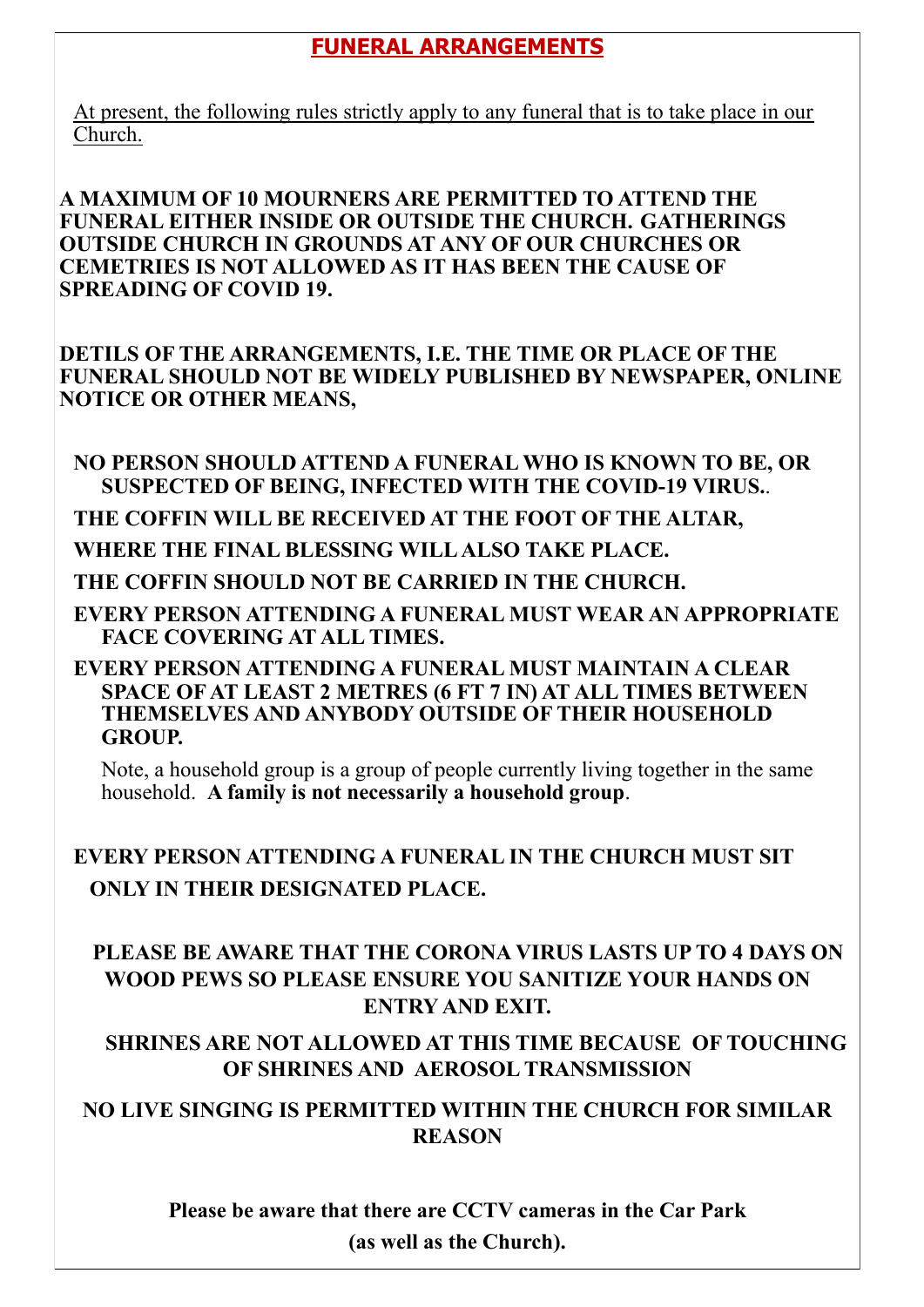#### **Catholic Schools Week: 'Communities of Resilience and Faith'**

Catholic Schools Week 2021 commenced on Sunday last until the coming Sunday, 31 January on the theme 'Catholic Schools: Communities of Faith and Resilience'. Resources are available on **[www.dublindiocese.ie](http://www.dublindiocese.ie)** or **[www.catholicschools.ie](http://www.catholicschools.ie)**

#### **Youth Initiatives—Faithfest Online**

Faithfest is back!! Join us for an evening of games, music, workshop, chats and prayer. Faithfest will take place **5 March from 6:30 – 8:30 online**. You can register online using this link: **[https://forms.gle/DwKDsXCuTornHFYA8.](https://forms.gle/DwKDsXCuTornHFYA8)** 

For more information email: **faithfest**@dublindiocese.ie

# **Support Services**

# **Irish Hospice Foundation - Living with Loss**

We are now accepting bookings for the 2021 series of Workshops on Loss and Bereavement which will be delivered online via Zoom from January - June. **Details and booking process** can be found on the following link **[https://hospicefoundation.ie/education](https://hospicefoundation.ie/education-training/bereavement-training/workshops/)[training/bereavement](https://hospicefoundation.ie/education-training/bereavement-training/workshops/)-training/workshops/** Please note bookings and payment for the workshops can only be made by using the following link to Eventbrite **[https://](https://www.eventbrite.ie/o/irish-hospice-foundation-31883804183) [www.eventbrite.ie/o/irish](https://www.eventbrite.ie/o/irish-hospice-foundation-31883804183)-hospice-foundation-31883804183**

# **Aware - Support & Self Care Groups**

If you, or those with whom you work wish to connect with people in relation to your mental wellbeing, please consider using the Phone In and Zoom Support & Self Care Groups, the Support Line or Support Mail, now and throughout the holiday season. These services provide support, coping skills and information – and most importantly help people who are in distress to know and feel that they are not alone in their experience. For more information about the groups **[https://www.aware.ie/support/support](https://www.aware.ie/support/support-groups/)-groups/** and all of our services on **[www.aware.ie](http://www.aware.ie)**

# **COVID-19 Support Line for Older People**

ALONE manage a national support line and additional supports for older people who have concerns or are facing difficulties relating to COVID-19 (Coronavirus). Professional staff are available to answer queries and give advice and reassurance where necessary. The support line is open **seven days a week, 8am - 8pm, by calling 0818 222 024**. Calls to the ALONE National Support Line cost no more than a local call to a landline. Calls from Vo-

The Parish wishes to announce its support for the establishment of the

# *Enniskerry Sustainable Energy Community (SEC).*

The SEC, with the backing of the SEAI, seeks to improve the energy efficiency of our homes and buildings in our community, creating savings for occupants and benefitting the environment. The SEC is also exploring the possibilities for renewable community power generation in our locality to help support sustainable living.